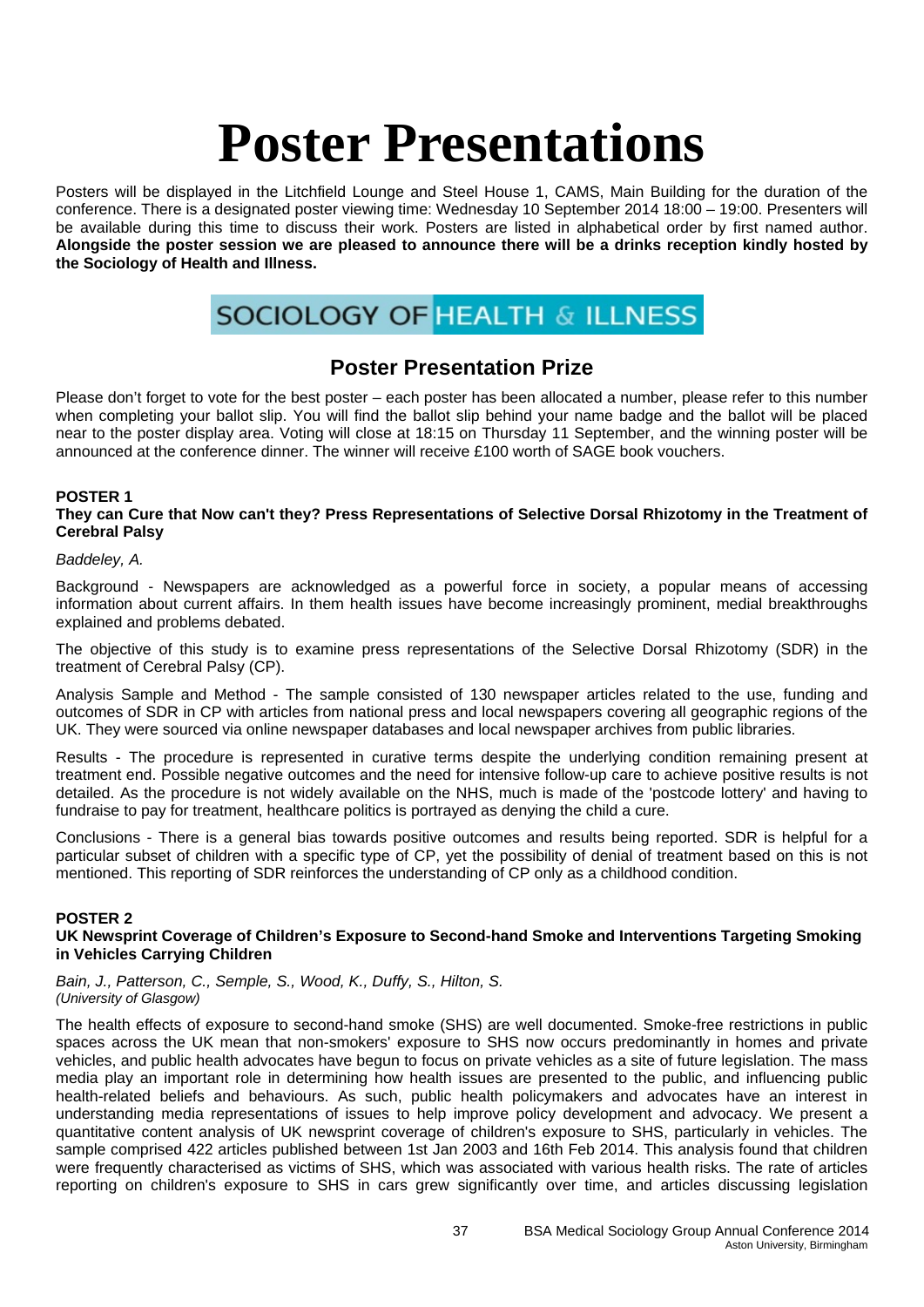targeting SHS in cars tended to be more supportive than unsupportive (with exceptions in the weeks leading up to policy decisions). Our findings support two lessons that public health advocates may consider as part of their media advocacy strategies: the utility of presenting children as a vulnerable target population, and the possibility of late surges in critical arguments preceding policy events.

#### **POSTER 3**

#### **Understanding Lay People's Health Behaviours and Risk Perception for Cardiovascular Disease in South Africa**

*Buldeo, P.* 

*(University of the Witwatersrand)* 

It is predicted that by the year 2030, the prevalence of death from cardiovascular diseases (CVD) will have increased significantly, especially in low-to-middle-income countries. In the context of a changing CVD profile, South Africa (SA) has undergone transitions in health, social, political and economic capacities that have resulted in increased urbanisation and changes in health behaviours. Against the existing burden of HIV/AIDS and TB, emerging epidemics like CVD now represent a leading threat for SA's health and development. This study aimed to explore the health behaviours, CVD knowledge and risk perception among different social groups in SA and discover how individual, social and societal conditions may not only increase ones' agency over their health but also remove the autonomy of individuals to make heart-healthy choices. It was conducted in 2013 and examined the survey responses of 400 economically active adults (non-health professionals) aged 19-75 (females: n=297, males: n=103) employed at a retail pharmaceutical company. The preliminary findings suggest that lay people lack knowledge about the terminology of CVD, yet provide correct heart-related descriptions. The problem however is that individual risk perception for CVD is low. People are unaware of the associated risk factors and vulnerability which poses a challenge to adopting 'good' health behaviours. Most people in the study found it difficult because of time constraints, long working hours, financial stress and family responsibilities. This paper reflects on some of the findings and locates it within wider debates and discourses in medical sociology.

#### **POSTER 4**

#### **Developing Training for Supporters of Lay-carers Involved with Home Based End of Life Care: A Participatory Approach**

*Caswell, G., Hardy, B., Ewing, G., Grande, G., Kennedy, S., Tabreham, J., Seymour, J. (University of Nottingham)*

Current policy aims to enable more people to die in the place of their choice, and increase the number of people who die at home. Essential to this aspiration is the involvement of lay-carers, usually family or friends of the ill person. The importance of this role is acknowledged at a national level, however carers continue to report many unmet emotional and practical support needs. Innovative approaches are required if we are to improve the experiences of lay-carers in end of life situations. In this poster, we report on the progress of an innovative participatory research project, which aims to develop and pilot an introductory training programme for supporters of carers in end of life situations, such as support workers and volunteer mentors. Participatory action research methods have been used to engage with stakeholders including carers and carer support organisations. The programme was piloted in January 2014 and will be again in the autumn. Current evaluation activities show the developing programme to be acceptable to a range of stakeholders. Ongoing piloting and evaluation will further test the utility of the programme. The training programme will be publically available at the end of the project, and free to use. Participatory research methods are a useful way to engage with a range of stakeholders and to raise awareness of end of life care issues.

#### **POSTER 5**

#### **Assessing Uncertainty: Debating a Disorder amidst Peace with the Patient**

#### *Denig, C. (University of Edinburgh)*

Medicalisation, and in particular, diagnosis, have generally been portrayed within the sociological literature as topdown, oppressive processes. Psychiatric diagnosis is perhaps the most sharply critiqued. How does a diagnosis emerge within a discipline and within an interaction? Drawing upon interview data from a larger comparative study of narcissistic personality disorder in the US and Germany, I argue that medicalisation, and so diagnosis, is the outcome of social conflict. Comparing practitioners suggests that different therapeutic, and so theoretical, schools conceive of narcissism differently. Such a comparison also yields the surprising result that most practitioners are highly aware of the potentially stigmatising effect of psychiatric 'labels.'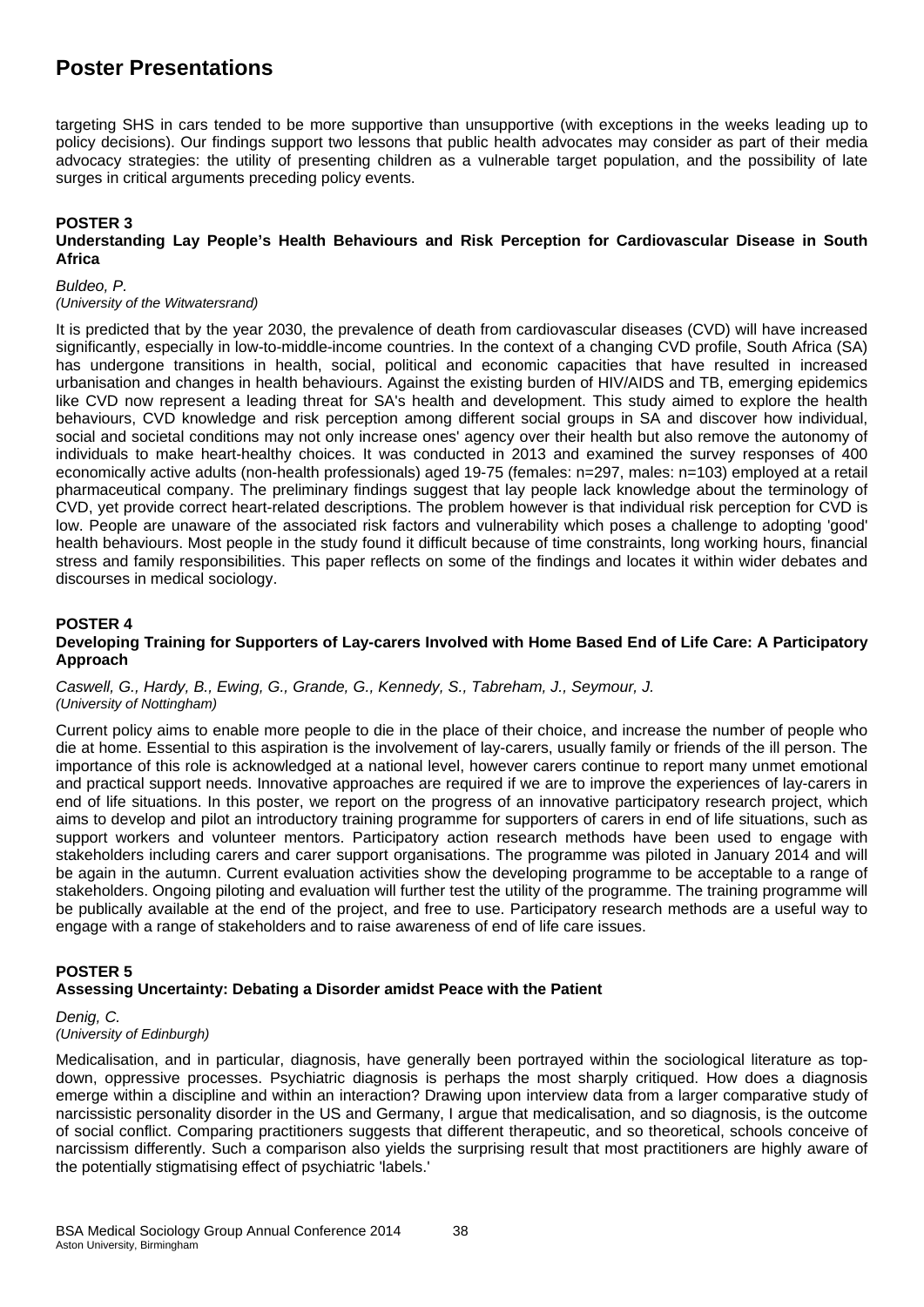#### **POSTER 6**

#### **The Impact of Social Support and Symptom Disclosure on Time to Presentation for Patients with Symptoms of Lung and Colorectal Cancer**

*Dobson, C., Brown, S. R., Russell, A., Rubin, G. P. (Durham University)*

Within the sociology of diagnosis, the issue of how and when people seek help for their symptoms is of increasing interest. Delays in diagnosis have been a key focus within cancer research for a number of years, because of the association between time to diagnosis and survival, with delays in help-seeking having received particular attention. Therefore, cancer help-seeking and awareness raising are fruitful areas for further examination through a sociological lens. The existing literature identifies a number of factors which appear to influence time to presentation, including symptom misinterpretation, fear, concern about wasting the doctor's time, and prioritisation of other life events. The impact of social support and social networks on time to presentation is unclear: the identification of symptoms and sanctioning of help-seeking by others can encourage presentation for some; however, for others, familial responsibilities and the dismissal of symptoms can delay presentation.

This study explores the relationship between social support and time to presentation by comparing the narratives of patients who present early to a primary care professional (under 2 weeks) and those who present late to a primary care professional (over 2 months), with a particular focus on symptom disclosure and social networks. Semi-structured interviews with patients presenting with symptoms of lung and colorectal cancer are ongoing (10 conducted to date), utilising a constructivist grounded theory approach. Preliminary findings highlight the complexity of symptom disclosure, the desire not to burden others, and the differing roles which spouses play in patients' help-seeking journeys.

#### **POSTER 7**

**'I'm not Waving, I'm Drowning': An Autoethnographic Exploration of Personal Recovery from Benzodiazepines** 

#### *Fixsen, A.*

*(University of Westminster)* 

Benzodiazepines are group of structurally related drugs used mainly as sedatives/hypnotics, muscle relaxants and anti-epileptics (Witton et al., 2011). Despite repeated recommendations to limit use to 2-4 weeks, benzodiazepines are still considered acceptable medium term treatment options by physicians (Witton et al., 2011). Unpleasant and often prolonged physical and psychological symptoms (muscle pain, depression, anxiety, agoraphobia etc.) are frequently experienced after quitting benzodiazepines (Barker et al., 2004). Even so, patients who do withdrawal successfully report significant improvements in health and wellbeing after doing so (Vikander et al., 2010).

I take an autoethnographic approach to my own and others' experiences of benzodiazepine prescription, withdrawal and recovery. Drawing on personal journals, poems, blog entries, and on narratives of former users, I examine the particular form of biographical disruption (Bury, 1982) associated with benzodiazepines, the role of the NHS, and the processes involved in identity reconstruction. I consider the various strategies and mechanisms offering hope and support during the lengthy and often frightening process of drug withdrawal; in particular the validation and sharing of experiences and narratives with others. I conclude by considering the concept of the 'muted group' (Orbe 2005), in this case benzodiazepine users and ex- users) and the co-cultural (Orbe, 2005) language and symbols employed to make sense of their reality.

#### **POSTER 8 Managing Experiences of Uncertainty Following Treatment for Prostate Cancer**

#### *Green, R.*

#### *(Royal Holloway, University of London)*

Regardless of treatment option for prostate cancer, short and long term side-effects from treatment, such as urinary incontinence and sexual dysfunction, are common. Ongoing Prostate-Specific Antigen (PSA) testing is also common practice up to five years after treatment and can continue even further after that, as a test to measure for cancer recurrence. Within this context the notion of 'recovery' or 'returning to normal' following treatment for prostate cancer is considered problematic.

This research proposes to privilege the comparatively underdeveloped concept of uncertainty, instead of risk, to understand how men perceive the risk of cancer recurrence but also more importantly how they manage the experience of uncertainty of cancer recurrence. Brown and de Graaf (2013) have investigated a range of strategies that people can draw upon when facing uncertainty in illness. In their study of people with advanced stage cancer,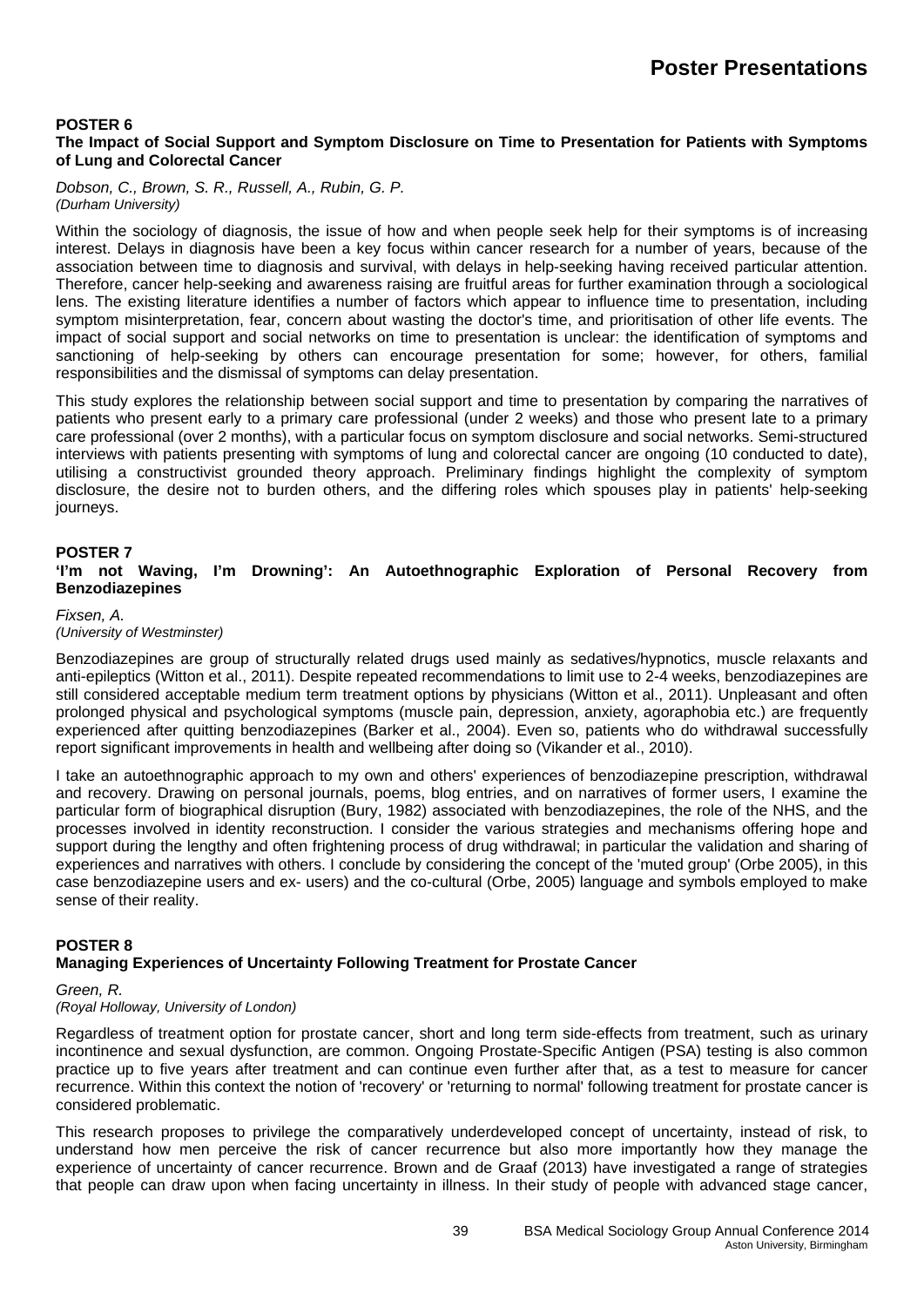they consider how expectations of the future when the prospect of death is likely and potentially imminent are made pliable using tools such as risk, trust, emotions, heuristics and hope (Zinn 2008).

Sociological research on the recovery experiences of men with prostate cancer is scarce and identifying the social and emotional support needs of men after their treatment is a core aim of this research. In-depth qualitative interviews are being undertaken with prostate cancer survivors with the aim of drawing out embodied accounts of illness and recovery experiences that men have had within their everyday lives.

#### **POSTER 9**

#### **The Social Effects of Introducing a New Technology in Clinical Diabetes Practice**

*Hansen, U. M., Johansen, C. B., Hansen, C. S., Jørgensen, M. E., Fleischer, J., Willaing, I. (Steno Diabetes Center)* 

In this qualitative study we explored how a new handheld device to screen for Cardiac Autonomic Neuropathy (CAN) was implemented and how it added value to clinical practice and to people with diabetes.

We performed observations of CAN tests and consultations, and performed individual semi structured interviews with 9 physicians and 19 patients. Thematic content analysis was applied.

The analyses revealed the following themes:

Clinical relevance:

- The physicians found the results useful to confirm clinical symptoms in the patients and to detect CAN in asymptomatic patients. However, they reported a lack of clinical relevance of the CAN screening, as no appropriate treatment exists.
- Several patients did not recall being tested or being given the results. In some instances physicians had objectively forgotten to inform the patients of the result, in other instances a result had objectively been given. Patients who could recall the results were mostly confused as to the implications of the results.

Risk communication:

- The physicians found it challenging to communicate the results in a lay person language which was confirmed in the observations.
- Overall the patients had trouble understanding the meaning of the test and the results.

This study demonstrates gaps in the perceptions of physicians and patients in their appraisal of the new technology. It furthermore generates the question of who the technology truly serves – the physicians or the patients? The communication is inhibited by an inability to act upon the results raising the question of the ethical implications of a screening for a condition that has no treatment?

#### **POSTER 10**

#### **The Power of Touch: Exploring Meanings within the Patient-physiotherapist Interaction**

*Hiller, A.* 

#### *(University of Melbourne)*

Traditional physiotherapy practice is based on manual treatments and other interventions encompassing the use of touch. Touch is therefore a recognisable and distinctive feature of patient-physiotherapist interactions. There has, however, been surprisingly little research exploring the meanings and purpose of touch in this interaction beyond the physiological benefits of manual treatment techniques. In this presentation I draw upon qualitative data from my PhD research that explores the patient-physiotherapist interaction in private practice. Utilising ethnographic methodology, I observed fifty treatment encounters and interviewed nine patient and nine physiotherapist participants.

The power of touch emerged as a prominent theme in this research. For patients, the physiotherapist's touch demonstrated reassurance and care. Patients interpreted touch as representative of the physiotherapist's understanding and recognition of them and their pain. In conjunction, it was observed that patients' engagement with the physiotherapist and treatment plan increased as a result of the therapist touching their area of pain or supporting their movement. Experienced physiotherapists were cognisant of the power and significance of their use of touch. They deliberately utilised touch to reinforce their educational messages and facilitate their therapeutic connection with the patient. Although their specific interpretations differed, touch was considered an integral component of a successful interaction in this setting by both patients and physiotherapists. Acknowledging that cultural and ethical considerations are required in relation to the use of touch, I recommend further exploration of perceptions of touch in healthcare and consider touch be recognised as a powerful element of the therapeutic interaction.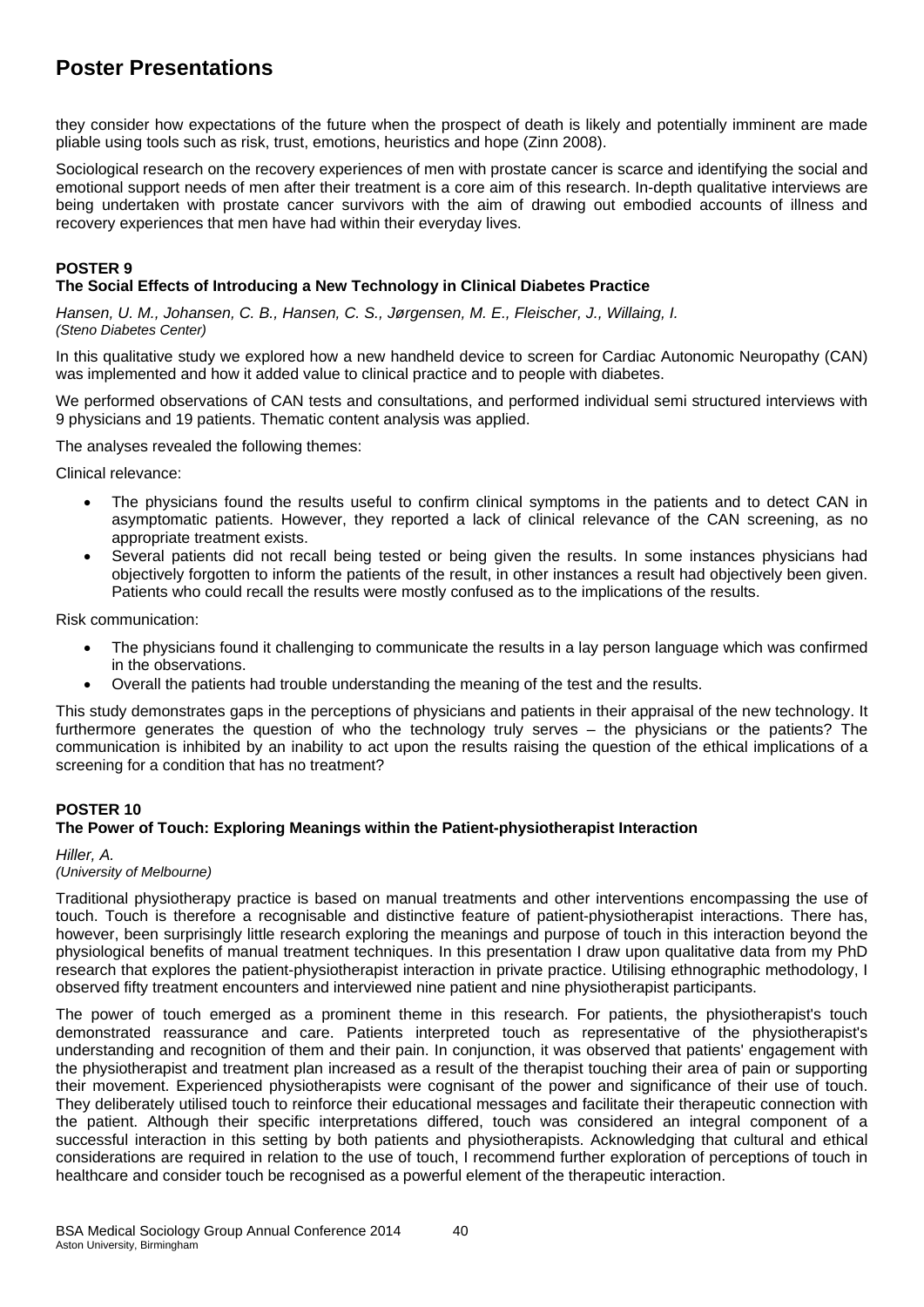#### **POSTER 11 People's Opinion toward Informed Consent/Assent of Children Participating Birth Cohort Study in Japan**

*Ishiyama, I., Yamagata, Z., Minari, J., Yoshizawa, G., Muto, K., Kato, K. (Teikyo-Gakuen Junior College)* 

The Japan Environment and Children's Study, a birth cohort study involving 100,000 parent-child pairs, was launched in 2011 in order to evaluate the impact of various environmental factors on children's health and development. The research will continue until the participating children become 13-year-old. The impact will be assessed by biospecimens, environment measurements, as well as questionnaires. Follow-up programs of blood and urine collection at the age of 2-12 years from participating children are under discussion. In Japan, the age of majority is 20, and seeking informed consent/assent from a minor is not clearly regulated. In order to consider it as the underlying data of discussion, we performed nationwide attitude survey toward consent/assent of children participating medical studies. In this survey, 2,400 people (age, 20-69) were selected from the Japanese general population by a stratified twophase sampling method. Data was collected by mail, between February and March 2014, and the response rate was 56.4%(1,354/2,400). In regard to questionnaires written by parents concerning a child's life and health condition, 47.0% of people answered it is appropriate to seek assent from himself/herself when a child can understand the details of research, 42.9% answered when a child can perform judgment of pros and cons to research participation, and 39.4% answered when a child reach a certain fixed age. Regarding to provide bio-specimens, 25.2% answered 13-year-old children can assent, and 24.4% answered 16-year-old. Assessing the competence of a child to consent/assent and best procedures for seeking consent/assent should be discussed in Japanese society.

#### **POSTER 12**

#### **Giving Voice to Silence: Identifying and Exploring the Experience of Young Hip Fracture Patients using Patient Stories**

*Janes, G. (Teesside University)* 

'Screaming Silences' are areas of research or experiences that are under researched, undervalued or silenced in some other way but which once heard are difficult to un-hear. This paper explores the challenges of using the Silences Framework (Serrant-Green, 2011), a new framework for researching marginalised or under researched perspectives, to guide a PhD study, the Young Hip Fracture Group (YHFG) study.

#### Study aims:

1. Give voice to the recovery experiences of young adults (aged 30-50 years) with a hip fracture following minor trauma;

2. Assess the effectiveness and appropriateness of healthcare delivery for these patients;

3. Identify the implications of (1) and (2) above for service improvement and care practice;

4. Test the Silences Framework (Serrant Green, 2011), for researching the health care needs of marginalised or under-represented groups, in a new context.

This paper will analyse the application of three of the four stages of the Silences framework (Serrant-Green 2011) with regard to the YHFG study:

1. Working in 'silences' is i.e. contextualisation.

Why this study, by this researcher, at this time, along with a critical review of the literature.

2. Hearing 'silences' i.e. methodology.

The Criticalist philosophy underpinning the Silences Framework (Serrant-Green 2011) and its application to the YHFG study. This will include working with a patient 'critical friend' to the study.

3. Voicing 'silences' i.e. data collection and analysis.

Methods justification and presentation of pilot data analysis.

The paper concludes with guidance for researchers wishing to use this new research framework in other new contexts.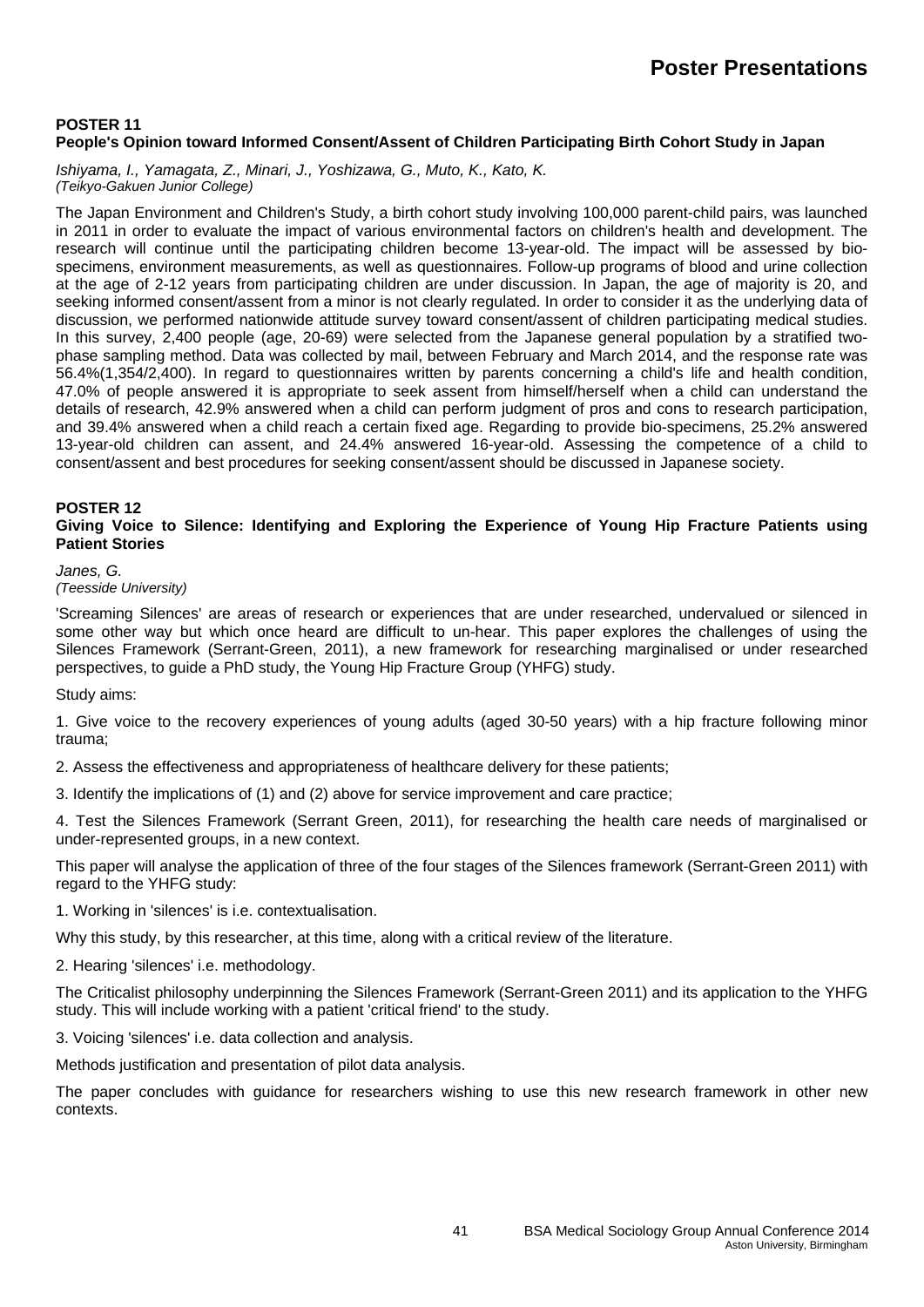#### **POSTER 13 Everyday Tensions and Working on One's Own: An Interview Study among ICT Advisors in Health Care**

*Hjertstrom K. H., Andreassen, H. (University of Tromsø)* 

The role of ICT advisors is highlighted as crucial for success in implementation, still the ICT advisors´ subjective reflections and experiences are seldom referred and poorly explored in research. The interviews focused on their personal experiences with implementation of ICT.

The research provides insight into the advisors everyday challenges and their reflections on what it takes to succeed in ICT implementation. All ICT advisors we contacted have a professional background from health care. Our informants also stress the importance of their own health care background as crucial to a successful implementation. The technology should be developed in cooperation with health care workers and based on a need rooted in healthcare, they argue. Challenges that were addressed concerned technology issues, such as out-dated equipment and non-compatible systems, and further they mentioned age differences and gender (high prevalence of women) as challenging factors. According to our informants, it is difficult to convince co-workers to see the importance of ICT as a tool in their daily work, and they have to handle attitudes like; 'Technology is not something we should spend precious time on in health care'. Our interpretation is that the ICT advisors experience a tension between ICT- and health care interest in their everyday work. The advisors express that they often feel alone and that they miss recognition of their work and the importance of ICT and implementation among their leaders and co-workers. We want to further research this tension between the care aspect of nursing and the demand for efficiency and how the advisor balances between these two ideals.

#### **POSTER 14**

**Compliance to Medical Directives among Antenatal Care Patients: A Comparison of First Time and Experienced Mothers to be** 

*Lanre-Babalola, F. (Redeemer's University)* 

Introduction: The general motive of antenatal care is to optimize the outcome of pregnancy for the mother, her child and the rest of her family. Studies have documented that each pregnancy is unique, hence medical examination and the use of investigations should be adapted during each individual pregnancy to assess risk and to screen for potential physical, psychological and social problems. Despite efforts by the Nigerian government to curb maternal mortality and morbidity, there is still room for improvement. Compliance to medical directives and advice can reduce the number of patients reporting with complications as well as morbidity and mortality; this study hypothesize that compliance to medical directives during pregnancy may be related to pregnancy experience or the experience of others.

Objectives: The specific objective of this study is to document factors related to compliance with medical directives among antenatal care patients including prior experience of pregnancy and childbirth.

Study Design: A Comparative cross sectional study with quantitative approach was conducted among 200 patients who are attendees of the maternal and child care centre (MCC) at, Ajeromi General Hospital; Ajegunle area of Lagos State, Nigeria. Patients were divided into two groups of 100 each. Patients who are pregnant for the first time were included in group-I, while group-II included patients who have experienced pregnancy and child bearing before. Data analysis is ongoing with SPSS version 11. Chi square test will be used to determine significance of difference between groups; results will considered significant if P value is less than 0.05.

#### **POSTER 15**

#### **Double-standards in reporting of risk and responsibility for sexual health: a qualitative content analysis of negatively toned UK newsprint articles**

*Martin, S., McDaid, L., Hilton S. (University of Glasgow)* 

The need to challenge messages that reinforce harmful negative discourses around sexual risk and responsibility is a priority in improving sexual health. The mass media are an important source of information regularly alerting, updating and influencing public opinions and the way in which sexual health issues are framed may play a crucial role in shaping expectations of who is responsible for sexual health risks and healthy sexual practices. This study offers the first latent content analysis of 85 negatively toned newspaper articles reporting in 2010 on sexual health topics to examine how risk and responsibility have been framed within these in relation to gender. Our analysis found that men were framed as a risk to women's sexual health, whilst it was part of a 'women's role' to 'resist' men's advances. Such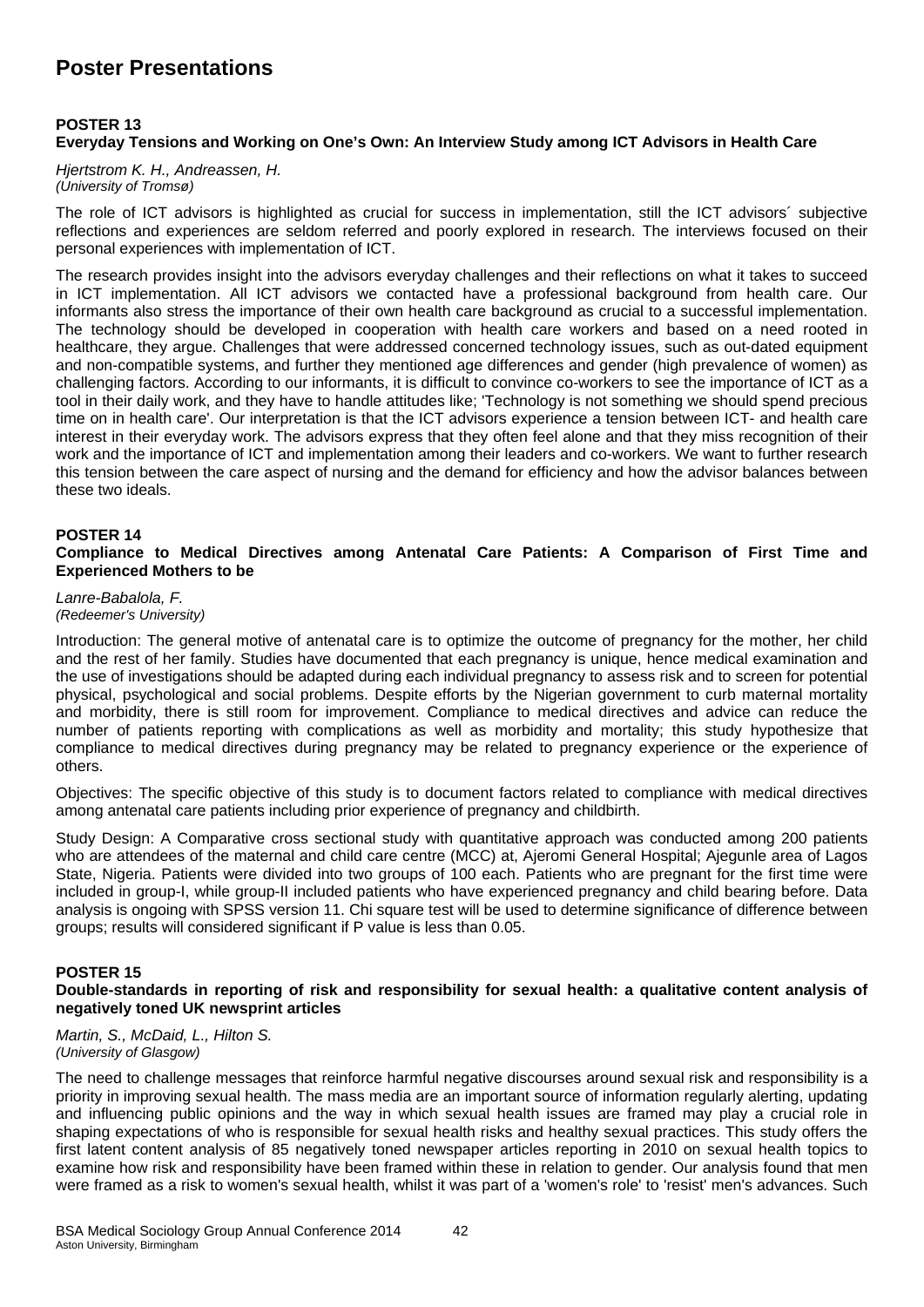discourses portrayed a power imbalance in sexual relationships between women and men. Articles repeatedly suggested that women and teenage girls in particular, lacked the skills and confidence to negotiate safer sex and sex education programmes were often presented as having failed. Despite this, it was argued that women needed to take more responsibility for sexual health. We conclude that the framing of men as a risk to women, whilst women are presented at the same time as responsible for patrolling sexual encounters, organising contraception and preventing sexual ill health reinforces gender stereotypes and undermines efforts to promote a collective responsibility for sexual health. This has implications for sexual ill health prevention and could continue to reinforce a negative culture around sex, relationships and sexual health in the UK.

#### **POSTER 16**

#### **An Evidence-based Partnership Approach to Tackling TB in Prisons and Immigration Removal Centres in London**

*Mehay, A., Raj, T., Frater, A. (Royal Holloway, University of London)* 

Background - WHO declared TB a global emergency with 8.6 million cases and 1.3 million deaths worldwide. The incidence of TB in the UK remains high compared to most other Western European countries. People in prison and immigration removal centres (IRCs) are at particular high risk due to factors of poor housing, overcrowding, drug use and lowered immunity. There is considerable variation in the delivery of TB services highlighting the need for an audit of services in these settings to guide future work to tackle TB in the UK.

Aims - To establish TB services against recommended NICE guidance.

Methods - 1) An organisational audit; 2) Stakeholder engagement through a steering group and a wider reference group. Target population included all 9 prisons and 3 IRCs which NHS England (London region) are responsible.

Results - Effective stakeholder engagement contributed to a 100% completion rate. Establishments varied in the delivery of TB services although all establishments had referral pathways and a named contacts. 2/12 establishments did not screen for TB within 48 hours of arrival. 3/12 did not have a local TB policy. None of the DH funded X-ray machines were being used in line with NICE recommendations. Latent TB was not being diagnosed or managed.

Conclusions - Active and systematic case finding is needed within a prison and IRC setting as well as more rigorous and standardised contingency and follow up care plans after release (or transfer). Further work is needed to identify and treat latent TB as well as prevent active TB.

#### **POSTER 17**

#### **Death and Bereavement in Disadvantaged Communities: Experience of Family Carers**

*Mulrine, S., Shucksmith, J., Crawshaw, P.,Exley, C. (Teesside University)* 

Death, dying and bereavement is an aspect of the life-course that is inescapable for all. However, there can be a great deal of variability in the experience of end-of-life for the patient, carer and family across social classes and groups in society. Whilst evidence has suggested that class-based health inequalities persist even in death and its sequelae, there has been little qualitative research to understand the lived experiences of those from disadvantaged backgrounds. Using a Bourdieusian framework this research aims to examine how economic, social and cultural disadvantage affect the experience of those at end-of-life and their carers. The objective is to further knowledge about the cultural practices and social resources available to people living in disadvantage and to examine whether these are significant both when managing the dying and bereavement process and in shaping contact with its associated institutions, for example medical and welfare services.

In-depth qualitative interviews are being carried out with recently bereaved carers in an area of deprivation in North East England in order to capture change and difference in their circumstances and experiences of death and bereavement. Participants (n=10) have been recruited through support organisations and charities working with or supporting unpaid and informal carers of a spouse or family member. Inductive thematic analysis is being used in order to produce findings led by the accounts of the participants. Preliminary findings and emerging themes arising from disadvantaged carers' narrative accounts will be presented.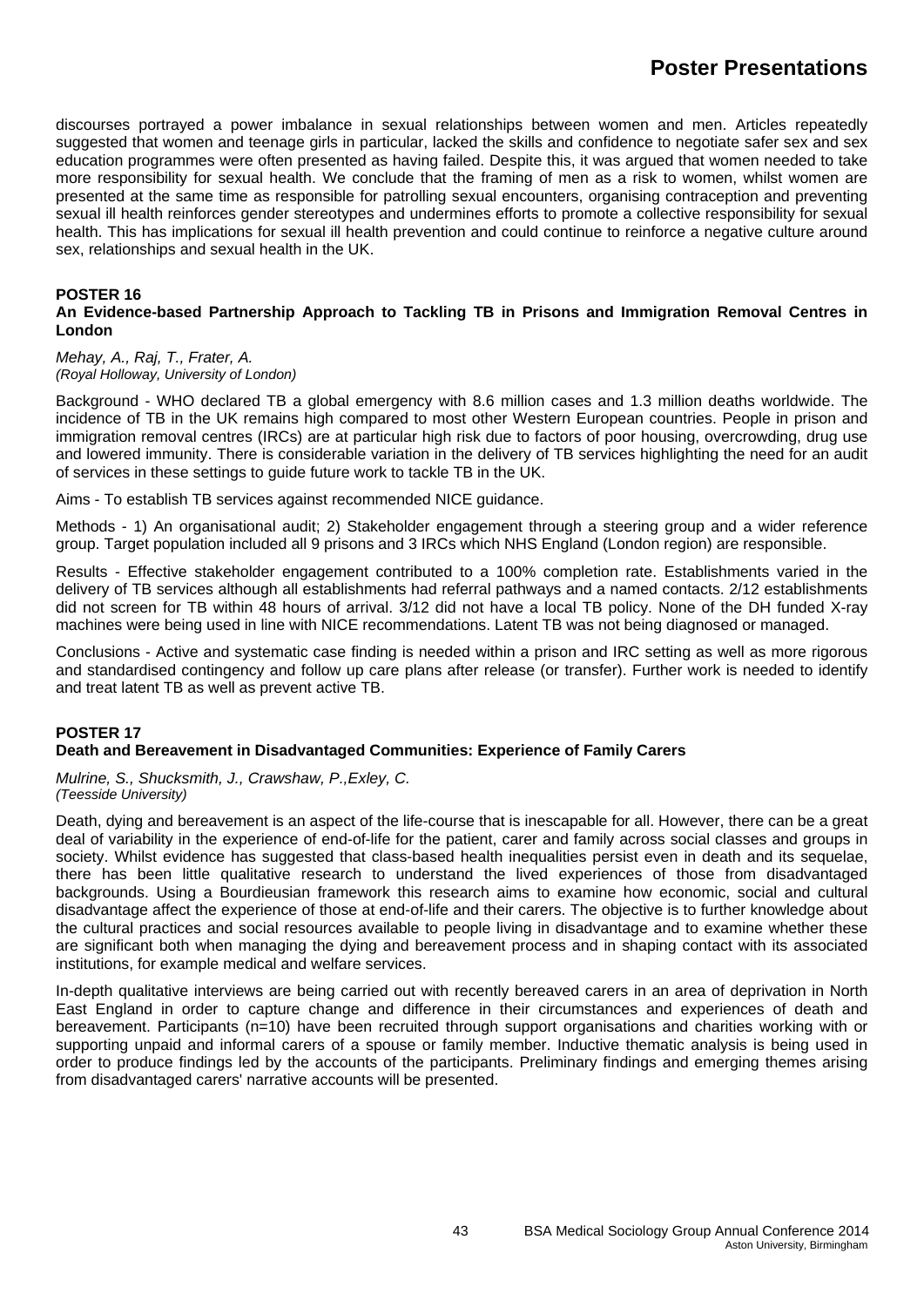#### **POSTER 18**

#### **Patients' Perspective and Experiences of Clinical Trials in Japan: An In-depth Narrative Interview Study**

*Muto, K., Yoshida, S., Nakada, H. (The Institute of Medical Science)* 

Achieving target sample sizes for clinical trials might be enhanced by understanding what is likely to motivate patients to participate, but therapeutic misconception must be avoided for ethical reasons. However, interview studies of clinical trial participants in the UK (Locock and Smith 2010) and in Brazil (Nappo et al. 2013) showed that gaining some personal benefit emerged as an important primary motivation, whereas altruistic considerations appeared to be largely subsidiary. Our study aimed to clarify the motivation for clinical trial participation in Japanese patients. This is the interim report of our study. We applied the same methods used by the Oxford Health Experiences Research Group: purposive maximum variation sampling and in-depth individual narrative interviews. Our target sample size was 50. Sixteen patients (4 male) have thus far participated in our study. As shown by the previous study in the UK, we observed a variety of reasons for participating in clinical trials to gain personal benefits, including increased survival, access to new treatment, care from an expert medical team, and financial compensation. Wanting to benefit others was mentioned by just two interviewees as feedback to the patient involvement group and gratitude for the hospital. Among several motivations for gaining personal benefits, we observed therapeutic misconception. Two altruistic reasons emerged for 'visible' others in interviewees' personal communities, whereas participants in the previous study in the UK showed motivation for 'invisible' others, that is, acknowledgement to past generations, benefiting future generations, moral duty, and furthering medical knowledge for the common good.

#### **POSTER 19**

**Health Care at the Margins: An Ethnography of Chronic Kidney Disease and Peritoneal Dialysis in Western Mexico** 

#### *Padilla-Altamira, C. (University of Liverpool)*

The aim of this research is to study the situated practices and local understandings of chronic kidney disease (CKD) and its treatments in Mexico. CKD is a growing public health problem worldwide and in Mexico in particular, where only less than half of the population are protected by social security schemes. This means that uninsured patients face important barriers to access health care. The study focuses on patients' struggles to access and use peritoneal dialysis, a form of therapy that is conventionally carried out in the home, which means it is cheaper for the health services but incurs a massive cost to patients and their families.

The study employs an interpretive and qualitative ethnographic design to explore such practices and their meanings. Fieldwork was carried out between 2012 and 2013 in Western Mexico. Ethnographic observations were conducted in patients' homes, communities, and health settings. In-depth open-ended interviews were conducted with 105 participants: patients, relatives, caregivers, networks of support, health personnel and other key informants.

Preliminary results: as a result of the lack of state support, the lives of patients and their families are deeply disrupted by both CKD and therapy, causing suffering and impoverishment. In this context, an informal community and an underground economy has emerged at the margins of official health care services, involving insured and uninsured patients, grass-roots charities, and public and private institutions. Gift-exchange practices enable the movement of medicines from insured and uninsured patients to other uninsured patients. We can consider these practices as consequences and responses to historical processes and politics of healthcare in Mexico.

#### **POSTER 20 Sexualised Girls: Narratives of the Safeguarded?**

#### *Pizycki, L. (Northumbria University)*

The sexualisation of girls and young women in the UK has received significant media attention, as well as being the subject of several high-profile policy reviews; however research specific to the experiences of girls and young women with child protection involvement in the UK at present does not exist. This notable near-absence of research relative to the lives and experiences of girls and young women under the purview of local authority children's services who are considered by social services to be 'sexualised' calls into question the validity and foundational basis for existing safeguarding practice and intervention. In the absence of an evidence base upon which to formulate interventions that inform social work practice with this population, these girls and young women may not be receiving adequate provision. The objective of this research is to utilise narrative inquiry to cultivate a working knowledge of the life, experiences, and circumstances of girls and young women exhibiting 'sexualised behaviours' who have come under the purview of local authority children's services in the UK. This poster will explore sexualisation as part of a larger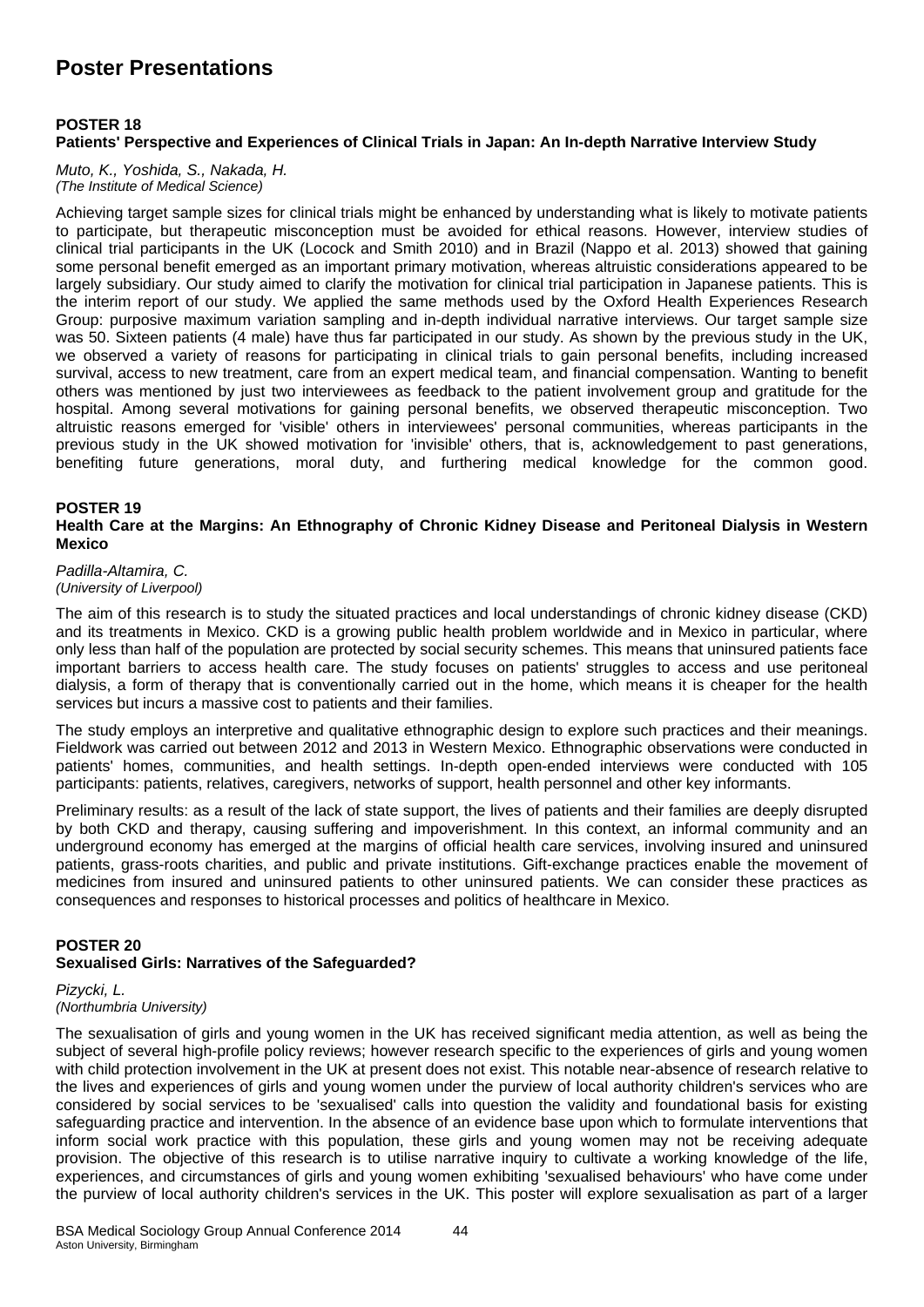public health concern. If sexualisation is thought to negatively impact upon health, development, attachment, and to exacerbate complex trauma – a feature that is known to be prevalent amongst children and young people with child protection involvement – then what consequences might this phenomenon pose to the life course of girls and young women for whom the State has been tasked the obligation to safeguard and promote their safety, health, and wellbeing?

#### **POSTER 21**

#### **Hypnosis, Placebo and Performance: Recovering the Relational Aspects of Medicine**

#### *Rafieian, S., Davis, H.*

This article addresses the role of performance and interpersonal interaction between health care professionals and patients, using the examples of hypnosis and placebo research. Hypnosis has been used for treatment of many different health conditions in different fields of medicine. There is a controversy about the mechanisms involved in the formation of hypnotic phenomena. The sociocognitive theorists of hypnosis believe that trance is not necessary for the experience of hypnotic phenomena. In their view, suggestions, belief and expectancy are the key components for the development of hypnotic experiences. Consequently, they have described hypnosis as believed-in imaginings and defined it as a kind of role-taking. Placebos have also been used for a long time in medicine and are still used widely in medical practice. As the placebo itself is inert, it has been proposed that the mind-body mechanisms surrounding the prescription of placebo are instrumental in healing formation. As with hypnosis, suggestion, expectancy and belief are the main components here as well. These findings clarify the importance of performance practices and the verbal and non-verbal communication between the health care professional and the care seeker in the clinical setting. In a broader view, American sociologist Erving Goffman provided several examples that show the importance of performance in the health care system. According to the evidence from hypnosis, placebo and other domains of treatment,performance has a central role in medicine and health care and more efforts should be made to incorporate performance skills and theories in research, education and practice of medicine.

#### **POSTER 22**

#### **Informational and Social Elements in Online Support Groups: A Bayesian Approach to Large-scale Content Analysis**

#### *Rauer, U. (University of Oxford)*

Online support groups form an important element of how the Internet changes health experiences. Facilitating open, anonymous exchange between patients, they provide a platform for health discussions formerly restricted by time, place, and the challenges of finding people in the same situation.

Previous research has revealed two important needs that online support groups fulfil: the exchange of information and the provision of support. However, the co-existence of these informational and social components has not been systematically evaluated in empirical research, and nor has it been compared across conditions. Moreover, due to the limits of manual content analysis, previous studies have mostly only analysed subsets of online support group discussions.

This research asks whether the informational and social components are employed equally in online support forums for different medical conditions. By linking their usage to the unique characteristics of the diseases analysed, this research will create novel insights into patients' needs, group dynamics and information requirements across conditions.

To do this, large-scale qualitative data will be obtained from the support forum www.dailystrength.org using RSS feed parsing. Based on a hand-coded training dataset with codes for informational and social support, all posts will be analysed using a Bayesian classification algorithm in order to generalise the findings.

The significance of this research is two-fold. The empirical insight helps practitioners and forum operators to better understand and meet patients' needs across conditions. Methodologically, this research makes an important contribution in terms of furthering the analysis of large-scale qualitative health data in the online age.

#### **POSTER 23**

#### **Experiences and Perspectives of Younger Women with a History of Breast Cancer**

*Rees, S.*

This PhD project aims to explore the experiences and perspectives of women diagnosed with breast cancer under the age of 45. The lifetime risk of breast cancer for women in the UK is now one in eight, and around 25% of breast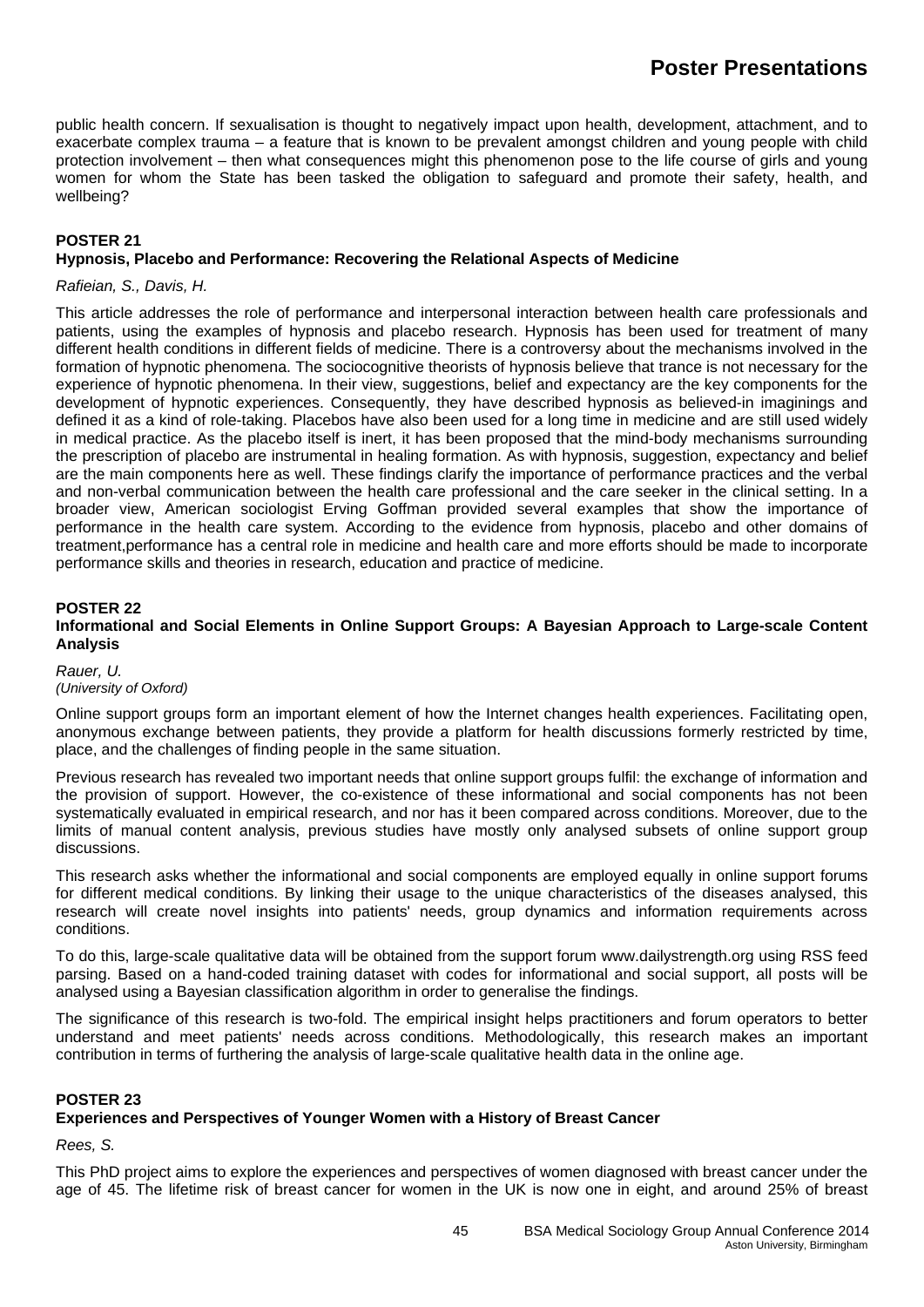cancers are diagnosed in women under the age of 50. Breast cancer has one of the highest survival rates of all cancers, and the numbers of women living with a history of breast cancer is growing every year. The experiences and perspectives of women who were diagnosed under the age of 45 are relatively under-explored, particularly in the UK. I wanted to find out how younger women experienced breast cancer, and understand their experience in the context of discourse about breast cancer. In particular I wanted to speak with women from diverse backgrounds as previous research in this area has tended to include relatively homogeneous groups. Interviews with 20 women, who were diagnosed between the ages of 22 and 43, and between 1 and 9 years since diagnosis, were conducted. They were analysed drawing on theories of biographical disruption, embodiment and gender. This paper will present early findings from this study.

#### **POSTER 24**

#### **Men Head Doctors in Czech Maternity Wards: Condemned to Rule?**

*Smidova, I. (Masaryk University)* 

The presentation offers a conceptual framework and empirical example targeted on hegemonic forms of masculinity in the hospital setting. The prevailing dominance of men and mechanisms of its reproduction receive a rather marginal attention of policymakers as well as researchers in comparison to feminisation of the healthcare and medical profession as such (at least in the contexts of a post socialist country such as the Czech Republic).

My presentation seeks to comprehend a rather general ambiguity I have encountered in my research focusing on diverse aspects of men and masculinities from a critical perspective: men as a group continue to hold dominant position in the Czech society, but this position does not necessarily assure a satisfying life experience. I have explored this issue in analyses of in-depth interviews with Czech obstetricians and gynaecologists and recordings of several thematic public debates where the physicians have presented their experiences.

The concept of hegemonic masculinity, developed within the field of Critical studies on men and masculinities (CSMM), provides a useful analytical handle for understanding this phenomenon. The framework of hegemonic masculinity takes into consideration and explores the complicated relationship between actor and structure, and it understands social structures as gendered and patriarchal. It helps us explore the mechanisms that bring men to dominance and to understand why structural masculine domination can be perceived by individual men as involuntary and imposed.

#### **POSTER 25**

#### **Walking in their Shoes: Reflections on Researching within One's Own Illness Community**

#### *Trusson, D., Gallagher, S.*

This paper explores the benefits and pitfalls of researching a group with whom the researcher shares a health condition, drawing on the presenters' reflections of researching experiences of ME and early-stage breast cancer. Meeting at the MedSoc Conference in York (2013), the authors discussed the challenges of insider research. Although researchers hold multi-dimensional positions, the paradox for living with the illness you research, may hold deeper levels of understanding, yet the potential for deeply shared emotional involvement between researcher and participant, has implications in terms of access, familiarity and the intimate disclosures that may occur in the research process.

Comparisons are drawn between the presenters' experiences. Diane Trusson reflects on her research involving women who, like her, are living with long-term consequences of breast cancer treatments. Sharon Gallagher focuses on her own, and her participants', life stories of severe ME/CFS (Myalgic Encephalomyelitis/Chronic Fatigue Syndrome).

Discussions include the process of reflexivity and ethical issues that arise when researching shared illness experiences; researcher/participant power relations and the possible exploitation of our common understandings (Finch, 1984). It is argued that in such circumstances, high levels of empathy enable a deeper exploration of complex issues involved in the experience of illness and can provide under-represented populations with a much-needed voice. We hope our frank discussions of our experiences of researching within our own illness community will provide useful insights into an issue that has received little attention in the sociology of health and illness literature.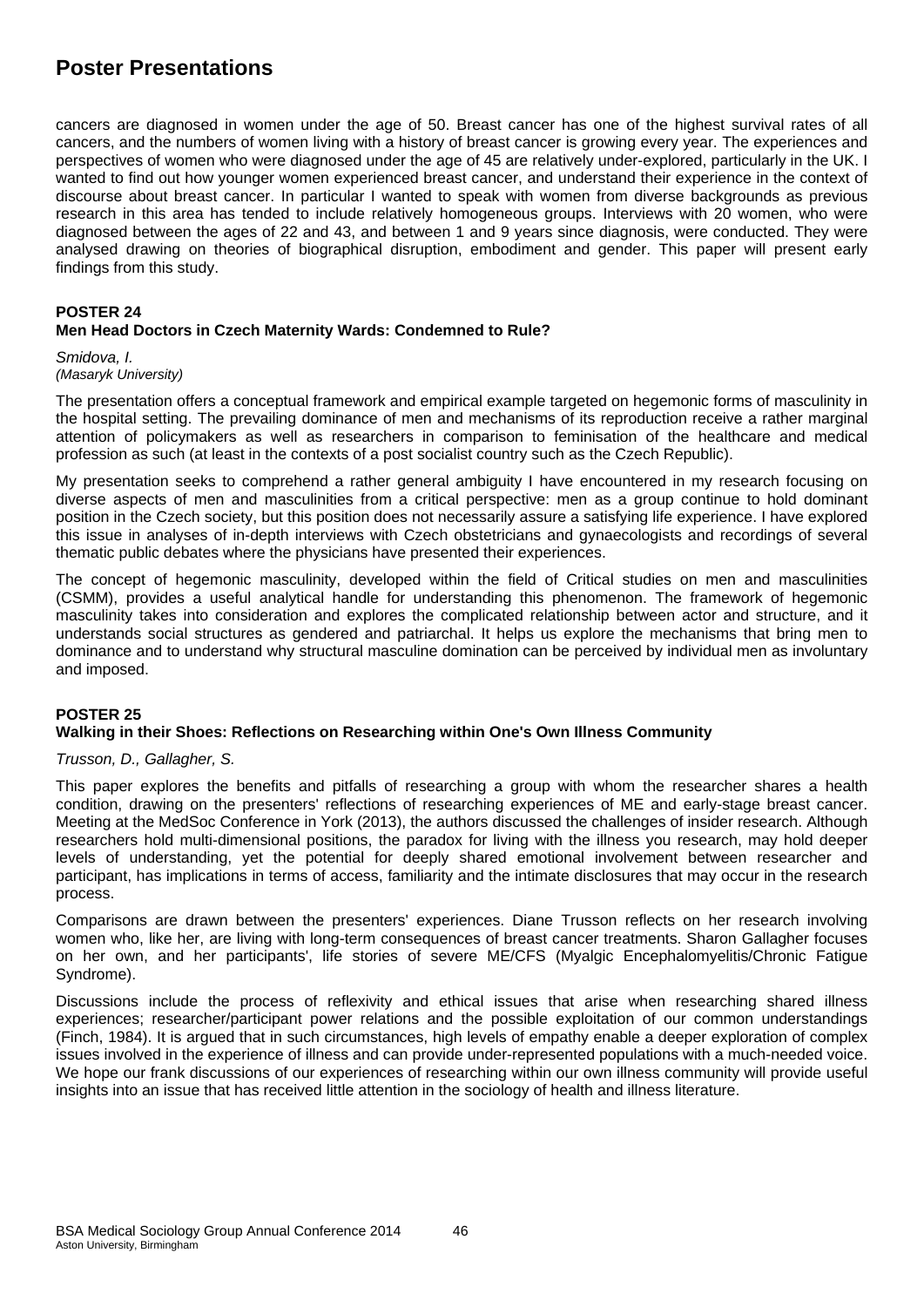#### **POSTER 26 Does Doctor Still Know Best? Debating Medical Professionalism**

#### *Walsh, R., Anderson, F.*

This poster reports on a public debate held between medical thought leaders and lay representatives on the future of medical professionalism, at the Battle of Ideas festival in October 2013. Panellists included Clare Gerada, Chair of the RCGP, and Hamish Meldrum, former head of the BMA. Issues raised during the debate included:

Scandals such as Mid Staffs: There was agreement that this pointed to problems in how healthcare is delivered today. The influence of resource shortages, and of a decline in the ethos of caring were discussed.

Public heath: Some contributors considered the involvement of the medical profession in 'lifestyle modification' such as the smoking ban was beyond its traditional remit, and increased distrust between the profession and the public.

Reform: The Health and Social Care Bill was debated; both its implications for the future of the NHS, and the ability of the medical profession to make its voice heard. Some people were critical of what they saw as the attempted privatisation of the NHS.

Expert patients: The increase in patient self-management was discussed; whether this was a challenge to the medical profession, and the implications for patients who were incapable of self-managent.

Targets: Some felt that targets such as QOF had the effect of de-professionalising doctors, making their clinical decisions based on 'tick boxes rather than clinical judgement' .

Loss of confidence: It was suggested that an intangible quality of professional confidence had been lost, and debated how to reassert this attribute.

#### **POSTER 27**

#### **A Shift in Focus: From Epidemiology to Sociology**

*Yiallouros, J.*

Research into cancer and the pre-diagnostic period, usually labelled as 'patient delay', is dominated by epidemiological studies investigating 'why people delay' or whether there is a correlation between delay and an outcome variable such as stage or survival (Richards 2009). Research into the post-diagnostic period often takes a sociological approach and is concerned with how people are coping with cancer and what narratives they create (Frank 1995).

My PhD, partly funded by Cancer Research UK, originated as an epidemiological study investigating the prediagnostic period for people diagnosed with bladder or kidney cancer. I wanted to find the barriers and triggers to seeking medical help after a symptom had been experienced. My initial interviews' purpose was to develop questions for a structured questionnaire. However, the available epidemiological tools did not allow me to incorporate what respondents said during the interview and how stories about this time period often addressed questions that had not been asked, later I called these 'silent questions'.

I found myself increasingly in need of a new epistemological framework to help take account of my respondents' perspectives. Drawing on Goffman's concept of stigma, I realised that narrative analysis provided a framework for understanding how and why people with cancer told the stories they did. Turning to sociology facilitated this shift in focus leading me to be able to comment on the creation of a retrospective identity for the pre-diagnostic period.

To present my ideas I have utilised an innovative, multi-sensory approach to help engage the reader.

#### **POSTER 28 What is Health? What is Wellbeing? A Challenge to the Concept of 'Lay Beliefs'...**

*Yoeli, H.* 

*(Northumbria University)* 

What is health? What is wellbeing? A great deal of research within medical sociology has been invested in asking communities what they believe, think or know about health or wellbeing. However, no research has yet been invested in asking communities how they define, conceptualise or construct what health or wellbeing actually is. The Cowgate HealthTalk study, a participatory and ethnographic PhD study undertaken within one of the most deprived inner-city areas of North East England, has found that understanding and engaging with these so-called 'lay health beliefs' (Rosenstock 1966, Kleinman 1980) is hindered by the way in which members of the most vulnerable, excluded or marginalised communities and the professionals serving them are often 'speaking a different language' from one another.